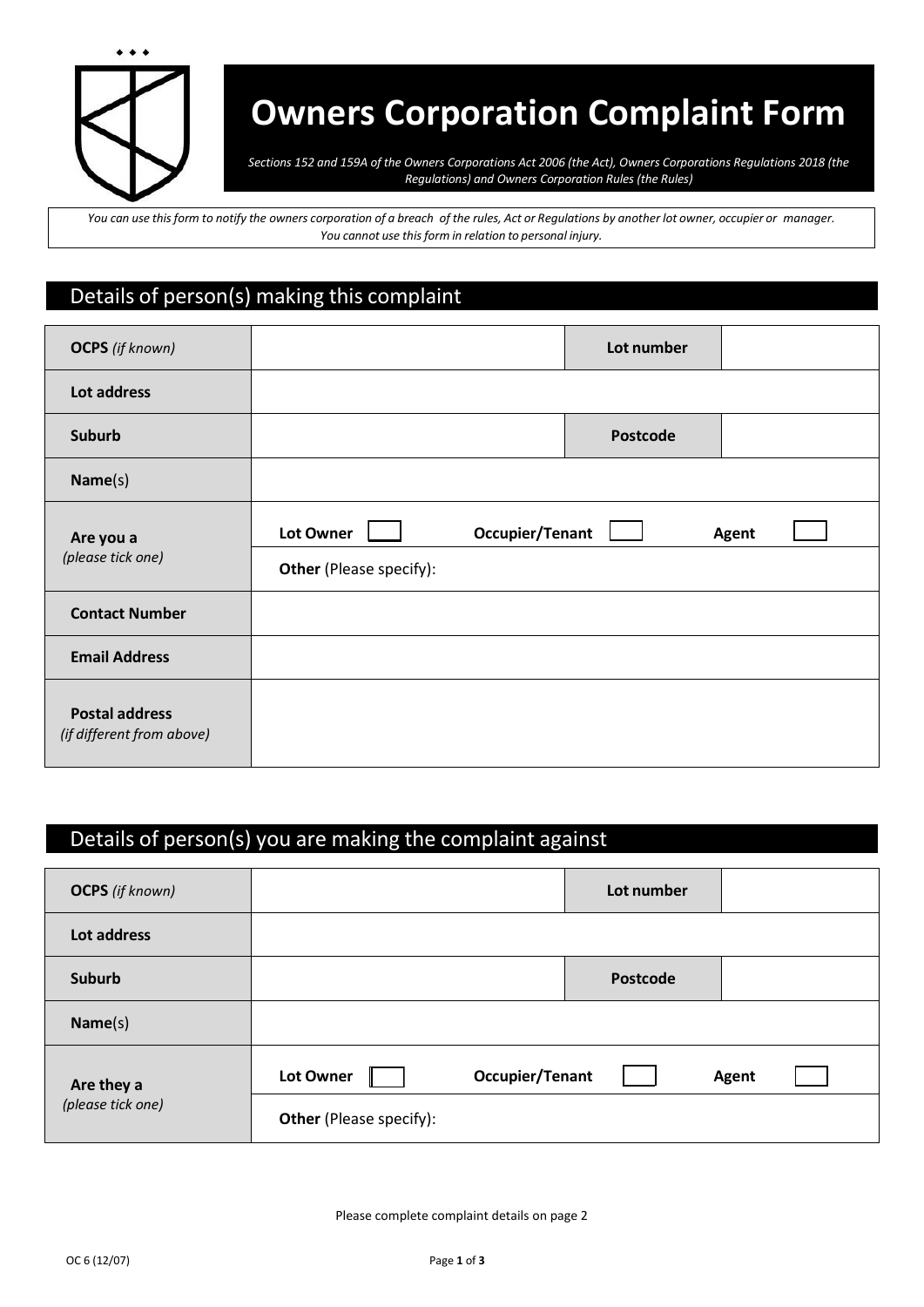#### Details of complaint/alleged breach of the rules, Act or Regulations

Describe what the complaint/breach is about including dates and times (if known)

What has been done to try to resolve this complaint? Please describe what you have done, who you have talked to and what they offered to do

What remedy are you seeking – how do you want the problem to be solved?

## Declaration and signature of complainant

I declare that the above information is true and correct to the best of my knowledge. I agree that the information I have given in this form may be used or disclosed by the owners corporation to process and resolve this complaint.

| Signature |  |
|-----------|--|
| Date      |  |